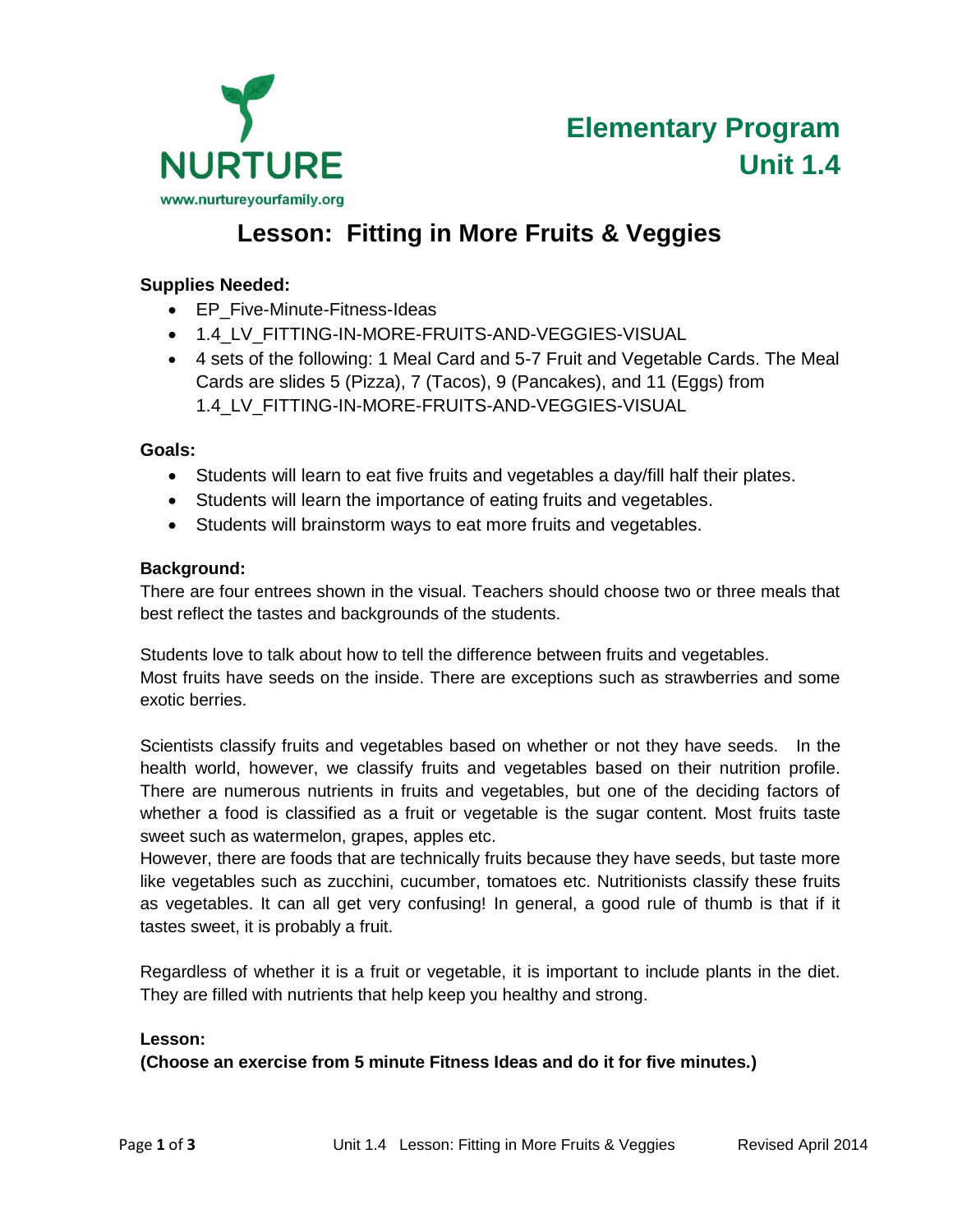Can someone tell me how many fruits **(Make okay sign.)** and vegetables **(Smile.)** we should eat every day? *(Five)*

How much of our plate should be made up of fruits and vegetables? *(Half)*

#### Now lets name some of our favorites!

*(Apples, bananas, kiwi, grapes, oranges, berries, watermelon, carrots, broccoli, potatoes, sweet potatoes)*

Fruits and vegetables taste good and they are good for us. Not only do you see them in the grocery store, you can also sometimes see them growing in people's yards. Fruits and veggies are plants that grow on trees or vines or in the ground. Do any of you have a fruit tree in your yard or did you grow fruits or vegetables last summer?

Raise your hand if you can tell me why eating fruits and vegetables is important? *(Fruits and vegetables contain essential vitamins and minerals that your body needs to grow strong and stay healthy!)*

**(Show slide 1.)** Do you remember MyPlate from last month? It reminds us to fill half of our plates with fruits and veggies! Every day we want to eat at least 5 fruits and vegetables, 3 or more veggies and 2 or more fruits. For some people, this can be a big challenge. Let's talk about ways to make sure we get the fruits and vegetables our bodies need.

I am going to show you a picture of a plate that could use some more fruits and veggies. Please raise your hand if you have an idea of how to add more fruit and veggies to make a healthier and more nutritious meal.

**(Show slide 2.)** Mac and cheese for dinner! Raise your hand if you can think of a vegetable that we could add to this plate that would be tasty. *(Broccoli, spinach, cauliflower or peas)* **(Show slide 3.**)

What about a fruit? Can you think of a tasty fruit to go with this meal? *(Any fruit would do)*

Sometimes, people may think they don't like a vegetable, but when they pair it with a food that they do like, they don't mind it at all. For example, broccoli and cheese can go really well together. If you don't want to add vegetables to your macaroni and cheese, you could always have vegetables as a side dish or as a salad with your mac and cheese. **(Show slide 4.)**

Now it is time for you to try. **(Organize the students into groups; give each group a Meal Card and several Fruit and Vegetable Cards.)** Each group now has a meal that needs